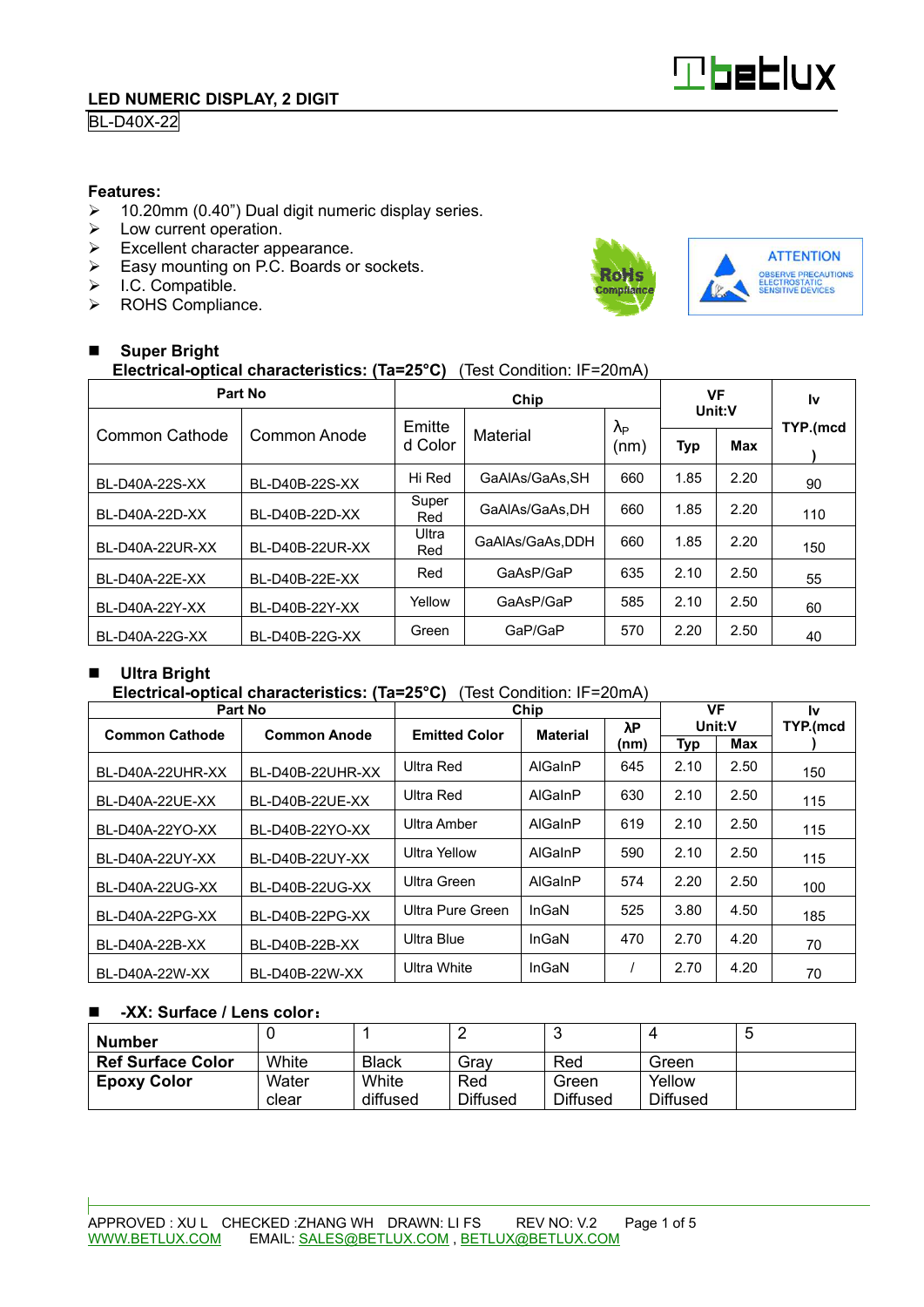| <b>Parameter</b>                                                                                                                                    | S              | D   | <b>UR</b> | Е   | Υ   | G   | Unit |  |
|-----------------------------------------------------------------------------------------------------------------------------------------------------|----------------|-----|-----------|-----|-----|-----|------|--|
| <b>Forward Current</b><br>-le                                                                                                                       | 25             | 25  | 25        | 25  | 25  | 30  | mA   |  |
| Power Dissipation $P_d$                                                                                                                             | 60             | 60  | 60        | 60  | 60  | 65  | mW   |  |
| Reverse Voltage V <sub>R</sub>                                                                                                                      | 5              | 5   | 5         | 5   | 5   | 5   |      |  |
| Peak Forward Current I <sub>PF</sub><br>(Duty 1/10 @1KHZ)                                                                                           | 150            | 150 | 150       | 150 | 150 | 150 | mA   |  |
| Operation Temperature T <sub>OPR</sub>                                                                                                              | $-40$ to $+80$ |     |           |     |     |     |      |  |
| Storage Temperature $T_{STG}$                                                                                                                       | $-40$ to $+85$ |     |           |     |     |     |      |  |
| <b>Lead Soldering Temperature</b><br>Max $260+5^{\circ}$ C for 3 sec Max.<br>(1.6mm from the base of the epoxy bulb)<br>$\mathsf{T}_{\mathsf{SOL}}$ |                |     |           |     |     | °C  |      |  |

## ■ Absolute maximum ratings (Ta=25°C)

## ■ Absolute maximum ratings (Ta=25°C)

| <b>Parameter</b>                                                                                                                                    | <b>UHR</b>     | UE  | YO  | UY  | UG  | <b>PG</b> | UB  | UW  | <b>Unit</b>  |
|-----------------------------------------------------------------------------------------------------------------------------------------------------|----------------|-----|-----|-----|-----|-----------|-----|-----|--------------|
| <b>Forward Current</b><br>₫E                                                                                                                        | 30             | 30  | 30  | 30  | 30  | 30        | 30  | 30  | mA           |
| Power Dissipation P <sub>d</sub>                                                                                                                    | 75             | 65  | 65  | 65  | 75  | 110       | 120 | 120 | mW           |
| Reverse Voltage V <sub>R</sub>                                                                                                                      | 5              | 5   | 5   | 5   | 5   | 5         | 5   | 5   | V            |
| Peak Forward Current I <sub>PF</sub><br>(Duty 1/10 @1KHZ)                                                                                           | 150            | 150 | 150 | 150 | 150 | 150       | 100 | 100 | mA           |
| Operation Temperature T <sub>OPR</sub>                                                                                                              | $-40$ to $+80$ |     |     |     |     |           |     |     | $^{\circ}$ C |
| Storage Temperature $T_{STG}$                                                                                                                       | $-40$ to $+85$ |     |     |     |     |           |     |     | °C           |
| <b>Lead Soldering Temperature</b><br>Max $260+5^{\circ}$ C for 3 sec Max.<br>(1.6mm from the base of the epoxy bulb)<br>$\mathsf{T}_{\mathsf{SOL}}$ |                |     |     |     |     |           | °C  |     |              |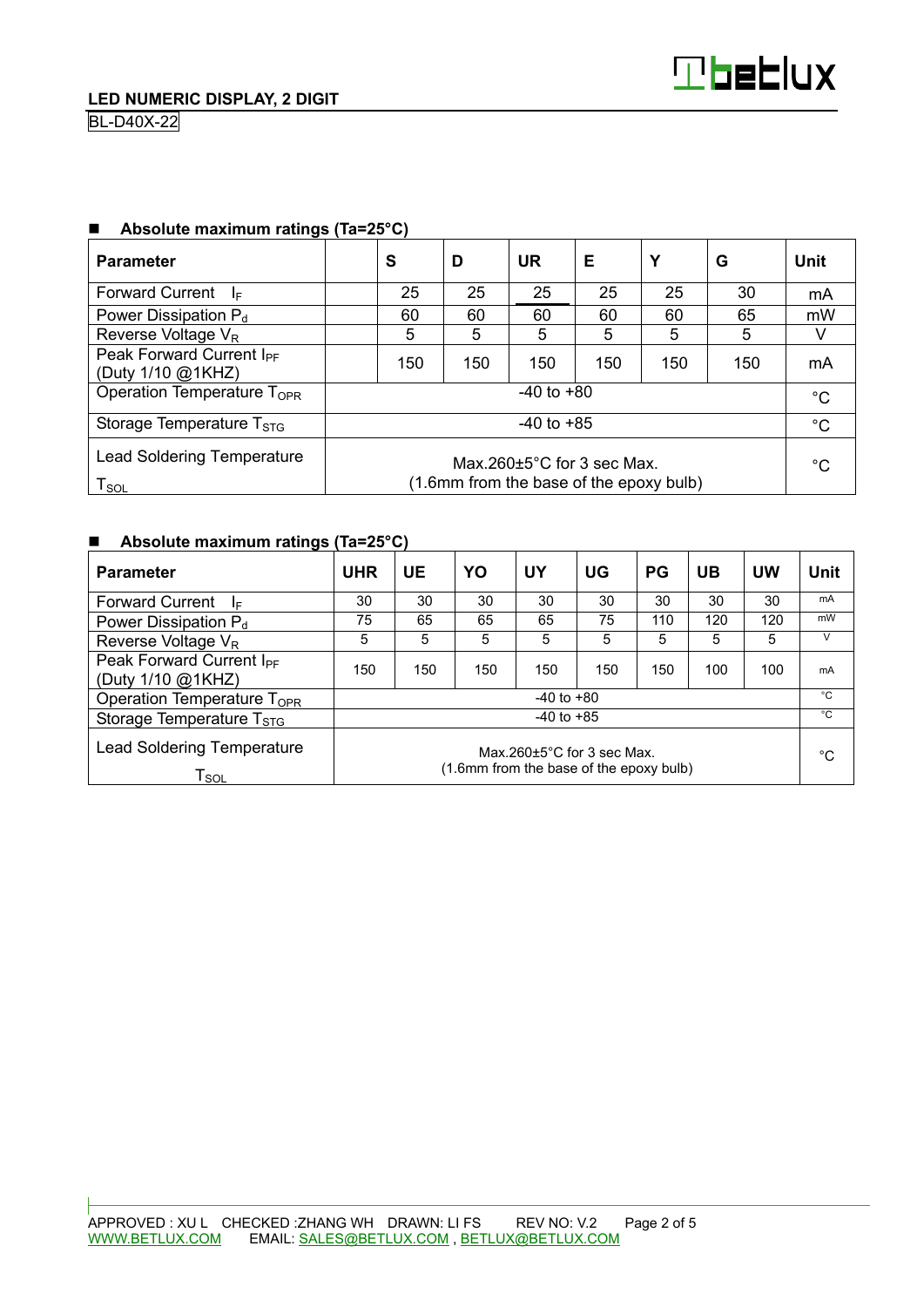

#### -**Package configuration & Internal circuit diagram**

# BL-D40X-22 Series



 $BL-D40A-22$ 



BL-D40B-22

 $\overline{B}$ 

 $\sqrt{2}$ 



Notes:

- 1. All dimensions are in millimeters (inches)
- 2. Tolerance is ±0.25(0.01")unless otherwise noted.
- 3. Specifications are subject to change without notice.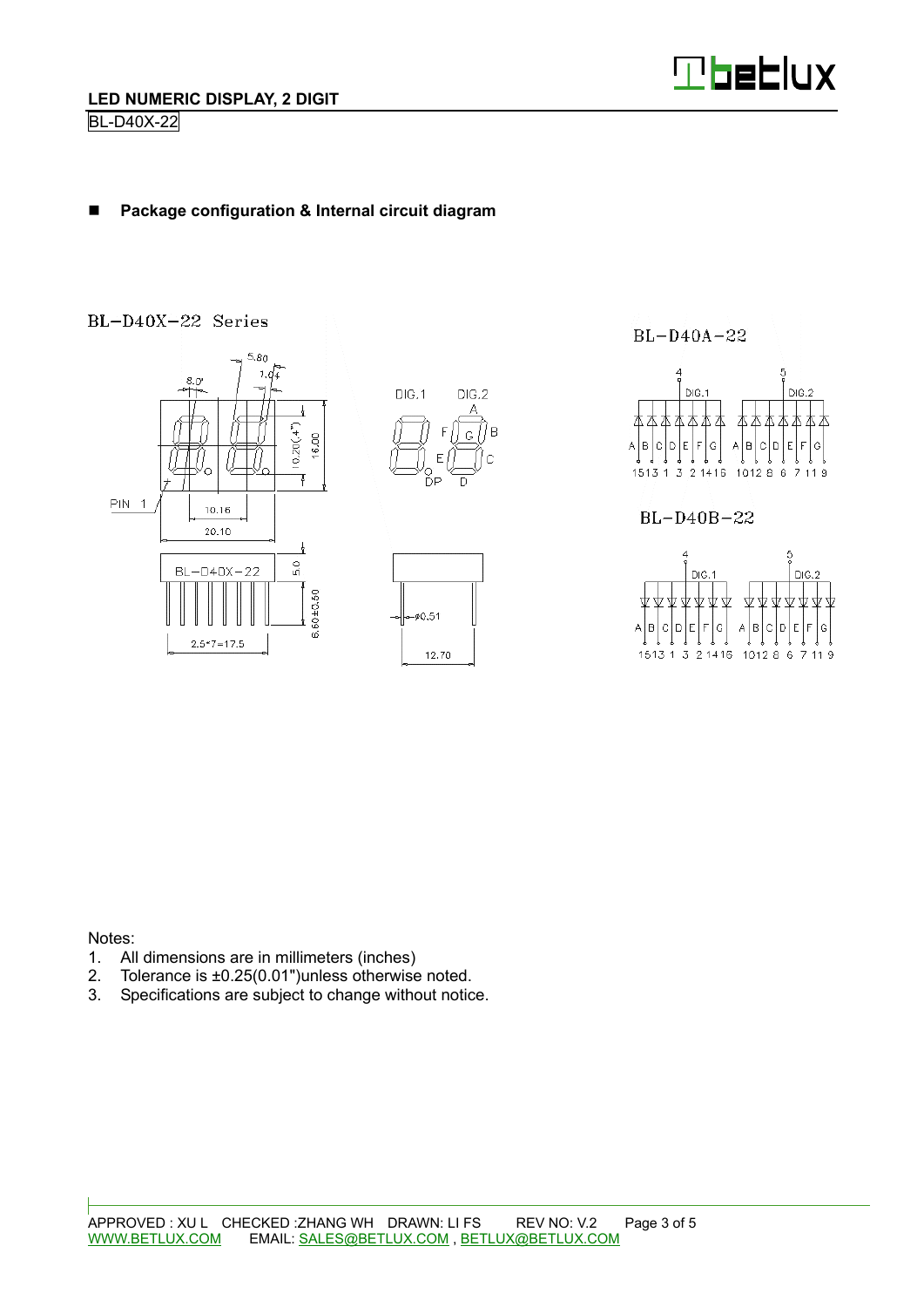

## **LED NUMERIC DISPLAY, 2 DIGIT**

BL-D40X-22





- (1) GaAsP/GaAs 655nm/Red
- (2) GaP 570nm/Yellow Green
- (3) GaAsP/GaP 585nm/Yellow
- (4) GaAsp/GaP 635nm/Orange & Hi-Eff Red
- (5) GaP 700nm/Bright Red
- (6) GaAlAs/GaAs 660nm/Super Red
- (8) GaAsP/GaP 610nm/Super Red

(9) - GaAlAs 880nm

- (10) GaAs/GaAs & GaAlAs/GaAs 940nm
- (A) GaN/SiC 430nm/Blue
- (B) InGaN/SiC 470nm/Blue
- (C) InGaN/SiC 505nm/Ultra Green
- (D) InGaAl/SiC 525nm/Ultra Green



FORWARD VOLTAGE (Vf) FORWARD CURRENT VS. FORWARD VOLTAGE



RELATIVE LUMINOUS INTENSITY VS. FORWARD CURRENT FORWARD CURRENT (mA)



AMBIENT TEMPERATURE Ta(℃) FORWARD CURRENT VS. AMBIENT TEMPERATURE



NOTE:25℃ free air temperature unless otherwise specified